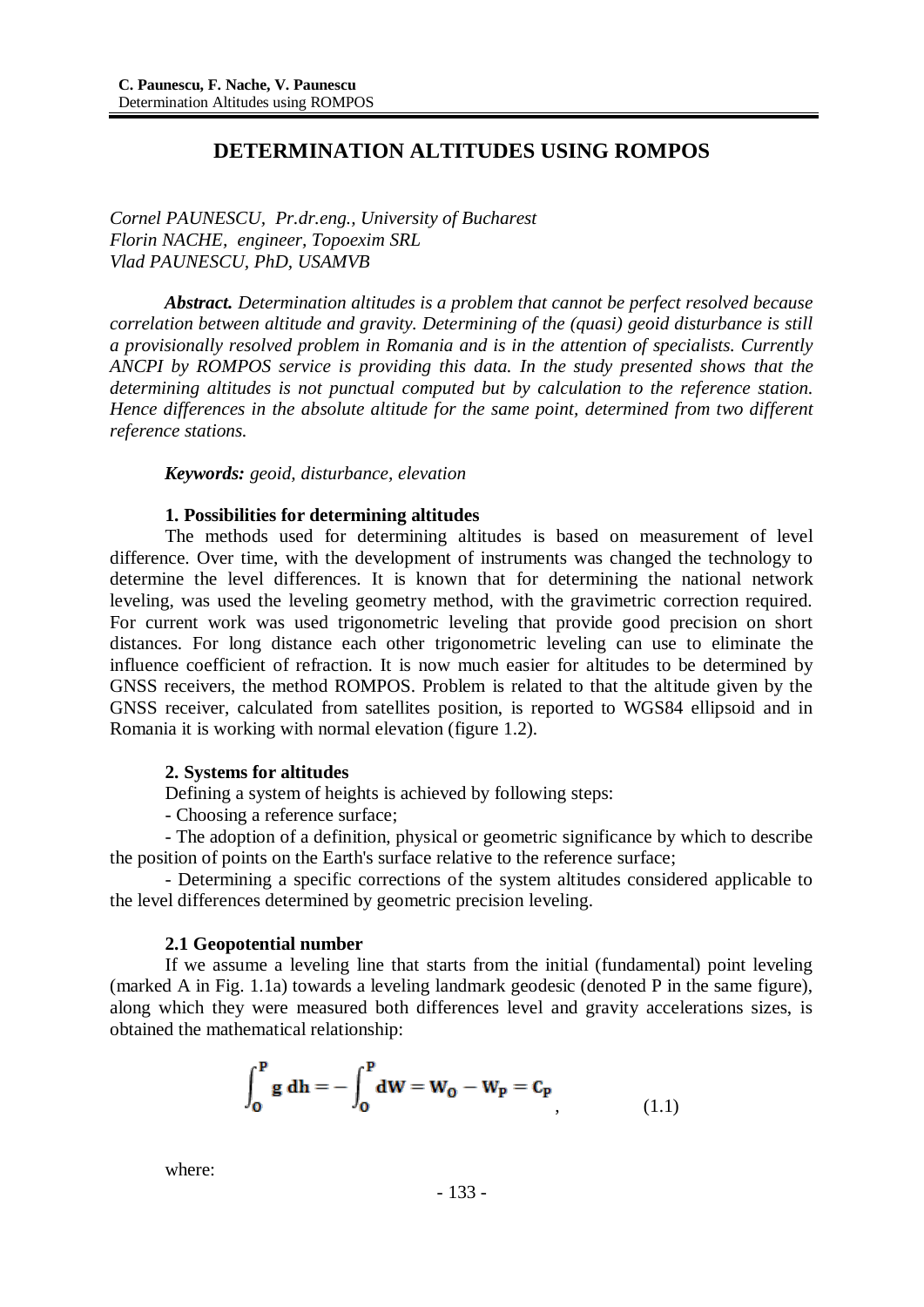$W<sub>O</sub>$  - geoid potential;

 $W_P$  - surface potential level of point P:

C<sup>P</sup> - geopotential number of point P, a concept introduced by AIG in 1955.



Fig. 1.1 Line leveling (a - section b - top view)

Although the number has not geopotential metric, it characterizes a level surface, being the same for all the points situated on this surface. Its size can be determined using the two categories of measurements above with the relation:

$$
\mathbf{C}_{\mathbf{P}} \approx \sum_{\mathbf{O}}^{\mathbf{P}} \mathbf{g} \, \Delta \mathbf{h} \approx \frac{\mathbf{g}_0 + \mathbf{g}_1}{2} \Delta \mathbf{h}_{01} + \frac{\mathbf{g}_1 + \mathbf{g}_2}{2} \Delta \mathbf{h}_{12} + \cdots
$$
\n(1.2)

given the high density of geometrically leveling benchmarks along the leveling line (Fig. 1.1, b).

#### **2.2 System normal altitudes**

In our country it is used currently as a formal system altitudes, normal altitudes system.

Considering the impossibility of using orthometric altitudes because the knowledge of the gravity average  $g^-$ along the line of force is virtually impossible Molo denski propose a different system altitudes, in which the denominator of the expression:

$$
\mathbf{H}_{\mathbf{P}}^{\mathbf{or}} = \frac{\mathbf{1}}{\overline{\mathbf{g}}_{\mathbf{P}}} \cdot \mathbf{C}_{\mathbf{P}} \tag{1.3}
$$

 $\overline{\mathbf{g}}_{\mathbf{P}}$  is replaced by a calculable amount  $\overline{\gamma}_{\mathbf{P}}$ .

## **Normal altitude**

According to the hypothesis mentioned above, the formulas for calculating the altitude in this system can be determined by using the formula corresponding to the orthometric altitudes system. The definition of the normal altitude of point P, denoted  $\overrightarrow{H}_{P}^{n}$ , is similar to the expression (1.3), including:

$$
\mathbf{H}_{\mathbf{P}}^{\mathbf{n}} = \frac{1}{\gamma} \mathbf{C}_{\mathbf{P}}
$$
 (1.4)

where the average value of the acceleration  $\overline{Y}$  normal gravity along the normal to the ellipsoid can be calculated with a formula: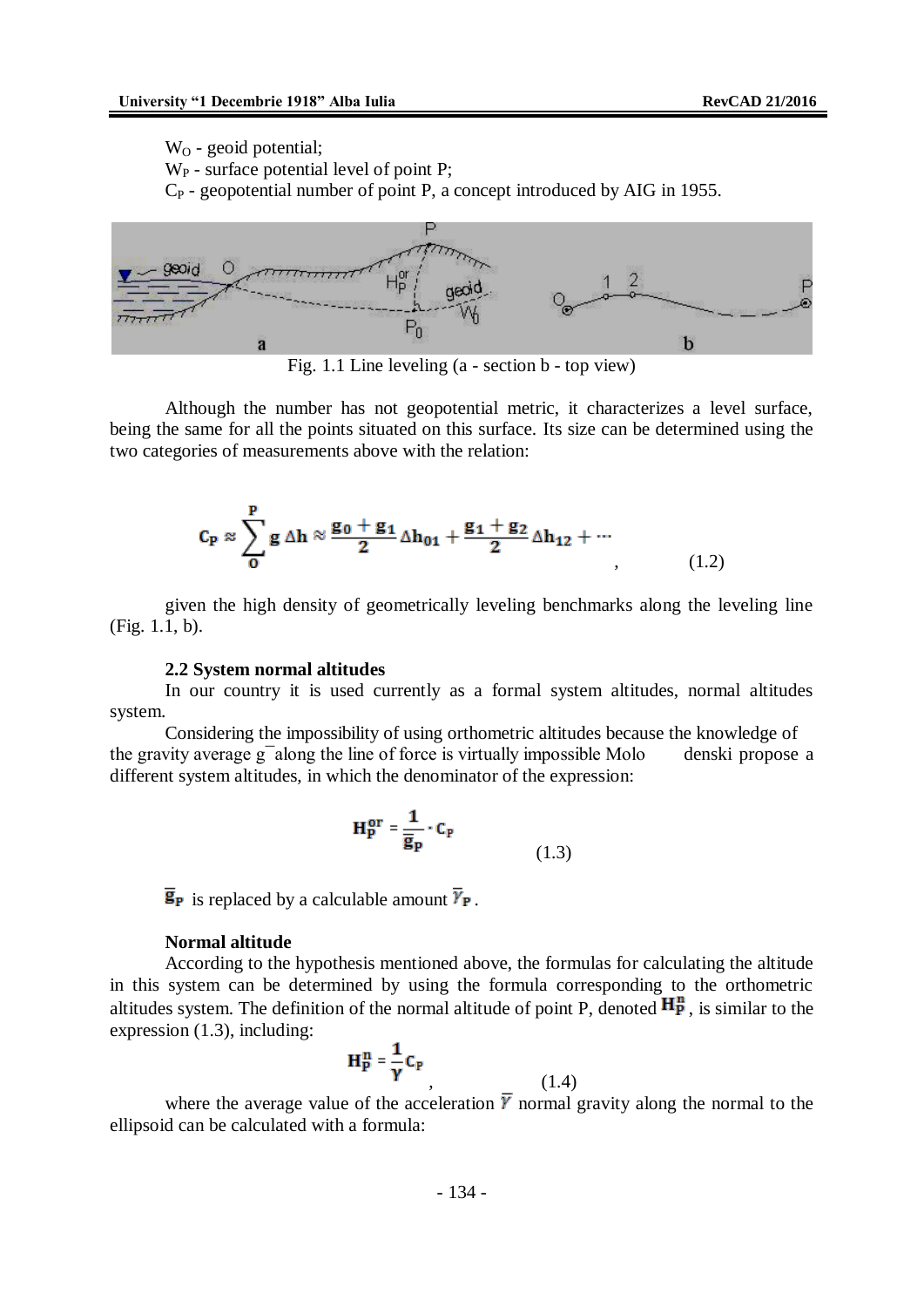$$
\overline{\gamma} = \frac{1}{H^n} \int_0^{H^n} \gamma dH^n \qquad (1.5)
$$

The difference in normal altitude between the two benchmarks leveling A and B will

be:

$$
\Delta H_{AB}^n = H_B^n - H_A^n = \Delta h_{AB} + \delta_{AB}^n, \qquad (1.6)
$$

where  $\Delta H_{AB}^{n}$  is the measured levelling difference by geometric precision leveling and  $\delta_{AB}^{n}$  is normal correction on the route leveling AB. This correction can be deduced from the relationship:

$$
\delta_{AB}^{\mathbf{n}} = \sum_{A}^{B} \frac{\mathbf{g} - \gamma_{45^{\circ}}}{\gamma_{45^{\circ}}} \Delta \mathbf{h} + \frac{\overline{\gamma}_{A} - \gamma_{45^{\circ}}}{\gamma_{45^{\circ}}} \mathbf{H}_{A}^{*} - \frac{\overline{\gamma}_{B} - \gamma_{45^{\circ}}}{\gamma_{45^{\circ}}} \mathbf{H}_{B}^{*}
$$
(1.7)

Through a simple artifice can transform the first term of the above relation, so we get:

$$
\delta_{AB}^{\mathbf{n}} = \sum_{\mathbf{A}}^{\mathbf{B}} \frac{\mathbf{g} - \gamma}{\gamma_{45^{\circ}}} \Delta \mathbf{h} + \sum_{\mathbf{A}}^{\mathbf{B}} \frac{\gamma - \gamma_{45^{\circ}}}{\gamma_{45^{\circ}}} \Delta \mathbf{h} + \frac{\overline{\gamma}_{A} - \gamma_{45^{\circ}}}{\gamma_{45^{\circ}}} \mathbf{H}_{A}^{\star} - \frac{\overline{\gamma}_{B} - \gamma_{45^{\circ}}}{\gamma_{45^{\circ}}} \mathbf{H}_{B}^{\star}
$$
(1.8)

Comparing the equation (1.7) with the relation above, it follows:

$$
\delta_{AB}^{\mathbf{n}} = \sum_{A} \frac{\mathbf{g} - \mathbf{\gamma}}{\gamma_{45^{\circ}}} \Delta \mathbf{h} + \delta_{AB}^{\text{ors}}
$$
 (1.9)



Figure 1.2 The ellipsoidal, orthometric and normal system of altitudes

Normal correction appears as made up of two key terms:

$$
\sum_{\gamma_{45}}^{\circ} \frac{g - \gamma}{\gamma_{45}}
$$

- Correction  $\overrightarrow{A}$   $Y_{45}^{\circ}$  which is influenced by gravity anomalies, so by the real gravitational field. Therefore, for the normal altitudes system effective gravity measurements are required;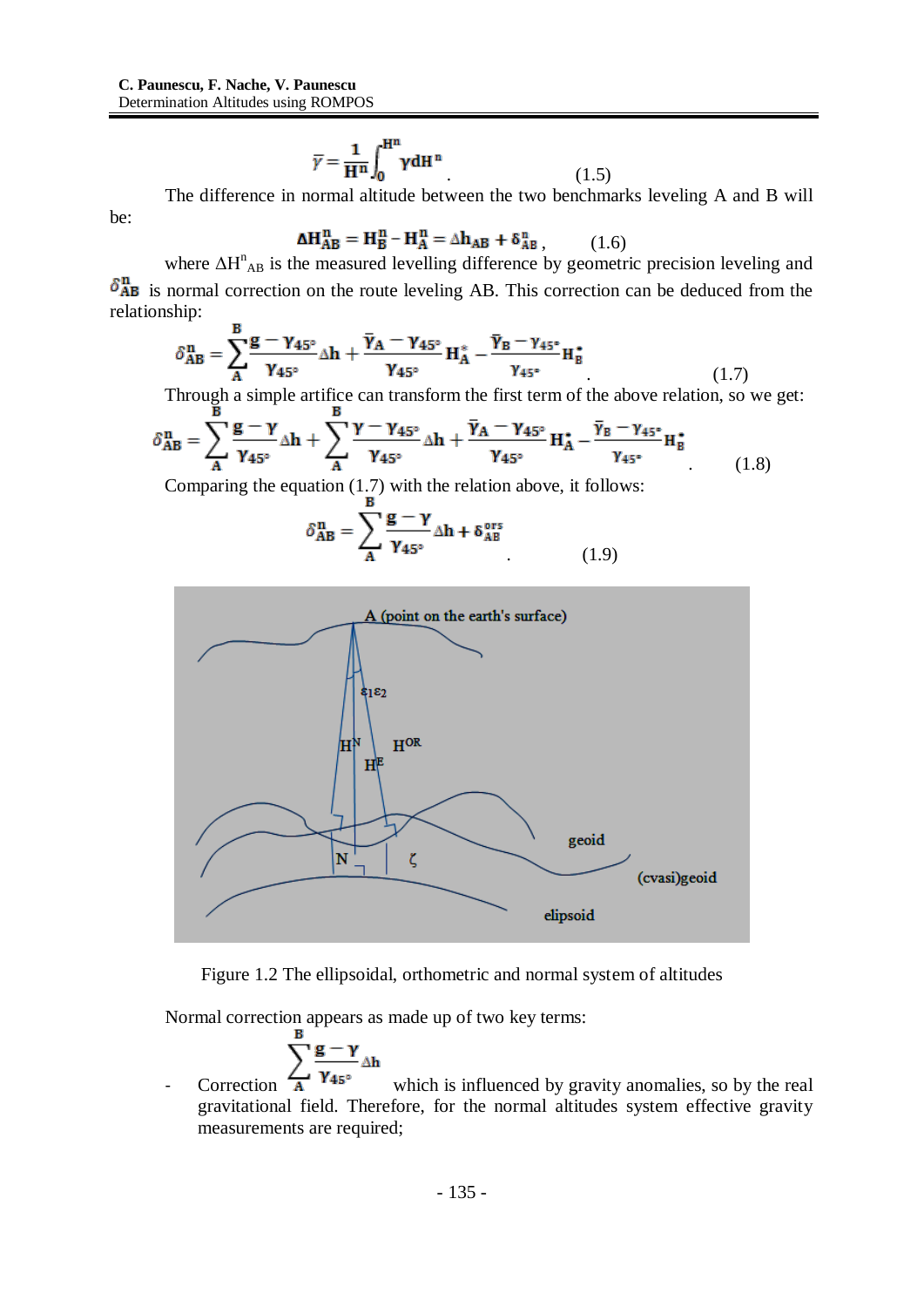- correction  $\delta_{AB}^{\text{or}s}$  due non parallelism of the normal surface level, which requires only calculations.

Introducing the concept of normal altitudes system has led to the need to change the reference surface, namely the geoid, used in orthometric systems (Fig.1.2).

Because the vertical deviation angles (in Helmert conception –  $\varepsilon$ 1 or  $\varepsilon$ 2 in Molodenski conception) in Figure 1.2 are small (of the order arcseconds sexagenarian or even smaller) can be written:

$$
\mathbf{H}_{\mathbf{S}}^{\mathbf{e}} \approx \mathbf{H}_{\mathbf{S}}^{\mathbf{or}} + \mathbf{N} \approx \mathbf{H}_{\mathbf{S}}^{\mathbf{n}} + \zeta \tag{1.10}
$$

where:

N - geoid undulation;

ζ - disturbance altitude or, more simply, quasigeoid undulation.

Determination of geoid undulations (i.e. quasigeoid) are issues of great importance for large geodetic networks being studied in papers addressing problems of physical geodesy (Heiskanen & Moritz, 1967, Dragomir et al, 1977 Ghitau, 1983 Paunescu, 1997 et .a).

### **2. Determination altitudes using the system ROMPOS**

ROMPOS is the technology that utilizes the permanent stations to determine position of a receiver. The process is similar to that RTK, the fixed stations in this case is filled by the permanent station. They have known permanent position and transmit corrections to the receivers equipped with decoding signal from the base station. The corrections transmitted by the permanent station receiver can be pseudodistance corrections and pseudodistances variation corrections. These corrections can be determined based on pseudodistances using codes transmitted by satellites or phase measurements using carrier wave. In addition, a specialized service based on a network of GNSS stations can transmit and other additional corrections, particularly those due to propagation of signals through the ionosphere and troposphere.

The transfer of differential corrections DGNSS / RTK from the network reference stations to the user can be done through various means, the most common being: transfer by wave radio, mobile communications systems GSM / GPRS or the Internet. Services DGNSS / RTK of ROMPOS is based on data transfer via the Internet. These data is transmitted in a standardized format RTCM (Radio Technical Commission for Maritime Services) with technology NTRIP (Networked Transport of RTCM via Internet Protocol). NTRIP includes a standalone protocol HTTP (Hypertext Transfer Protocol) and adapted to the requirements of GNSS data transfer. It allows broadcasting differential corrections (RTCM format) or other types of GNSS data to stationary or moving users over the Internet. NTRIP allowing Internet access via mobile networks based on IP (Internet Protocol), such as GSM, GPRS, EDGE or UMTS. Use of these technologies is achieved via modules including: NTRIP Server (for data transfer from the permanent stations to the central server), NTRIP Caster for managing and transferring data to the central server (such as server ROMPOS) and NTRIP Client for downloading data (differential corrections) from the central server to users. Type modules NTRIP NTRIP Server and Client are freely available from different software manufacturers, especially from Cartography and Geodesy Federal Agency (BKG) in Germany which was the promoter of this technology. These modules can be installed in various equipments like: GNSS receivers, desktop computers, laptops, PDAs, mobile phones, etc. The most practical is that the user has installed a NTRIP Client directly to the GNSS receiver, then once configured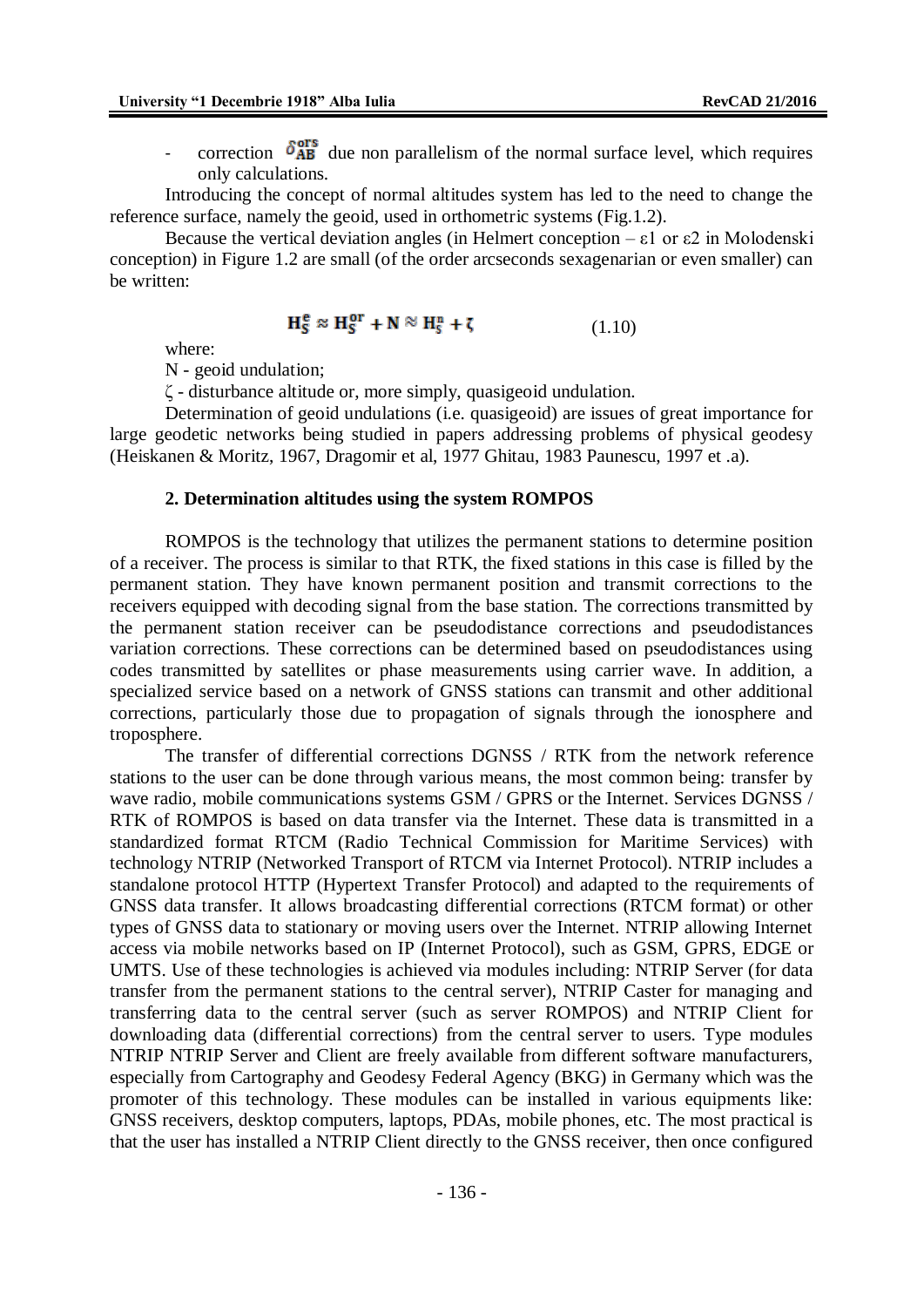the software using a GSM / GPRS modem can connect and transfer data from the server where running software NTRIP caster to the GNSS receiver. [ANCPI site - ROMPOS]

Next we exemplify practical ways of working with types of receivers that we introduced ROMPOS.

Topcon Hiper II has built-in GSM modem. Insert the SIM card into the machine, it connects to the internet and then select the type of product to be used (Single Station / network type).

Topcon Hiper Pro has no built-in GSM modem. As a modem is used mobile phone with internet access. The connection between the phone and the antenna is performed using bluetooth technology.

For equipment that do not have Bluetooth technology type Leica SR530 is needed:

- A laptop with internet access

- A radio signal amplifier

- Conversion program corrections Internet radio (GNSS Internet Radio)

There conditioning use due to radio signal strength (maxim10km).

The accuracy of the positioning it depends on the solution obtained:

- Fixed solution provides accuracies of the order of 2-3 cm at a distance of less than 30 km from the reference station

- Float solution provides decimeter accuracies of the order. This accuracy is not accepted by ANCPI, and even by users of precise measurements or even for detail at small scales. The solution in this area occurs when there are obstructions (buildings, trees, etc.) or when the distance to the reference station is too high.

# **3. Case Study**

Plane coordinates were determined in stereographic 1970projection system for a total of 8 points ROMPOS method. Each point was measured 10 times at different times of the day to have another configuration of the satellites. They were used as reference station ANCPI two permanent stations, one located about 20 kilometers and the other about 55 kilometers from the area where measurements were made. Thus it was used 5 times permanent station at 20 kilometers and 5 times all permanent station at 55 kilometers. The final calculations of difference was used average of 5 values. The results are shown in Table 3.1. They calculated the differences on each coordinate in part (i.e. coordinates x, y and h - altitude). The results are shown in Table 3.2.

| Table 3.1 to determine the position of point 16 of two different reference stations |  |  |  |  |
|-------------------------------------------------------------------------------------|--|--|--|--|
|-------------------------------------------------------------------------------------|--|--|--|--|

| determining the position of point 16 from the permanent<br>station at 20 kilometers |            |            | determining the position of point 16 from the<br>permanent station at 55 kilometers |            |            |         |
|-------------------------------------------------------------------------------------|------------|------------|-------------------------------------------------------------------------------------|------------|------------|---------|
| Den pct                                                                             | x(m)       | y(m)       | h(m)                                                                                | x(m)       | y(m)       | h(m)    |
| 16.1                                                                                | 471567.965 | 327928.34  | 708.289                                                                             | 471567.957 | 327928.353 | 708.094 |
| 16.2                                                                                | 471567.963 | 327928.338 | 708.286                                                                             | 471567.987 | 327928.339 | 708.081 |
| 16.3                                                                                | 471567.964 | 327928.333 | 708.288                                                                             | 471567.983 | 327928.355 | 708.095 |
| 16.4                                                                                | 471567.969 | 327928.334 | 708.283                                                                             | 471567.991 | 327928.343 | 708.093 |
| 16.5                                                                                | 471567.978 | 327928.332 | 708.29                                                                              | 471567.963 | 327928.353 | 708.087 |